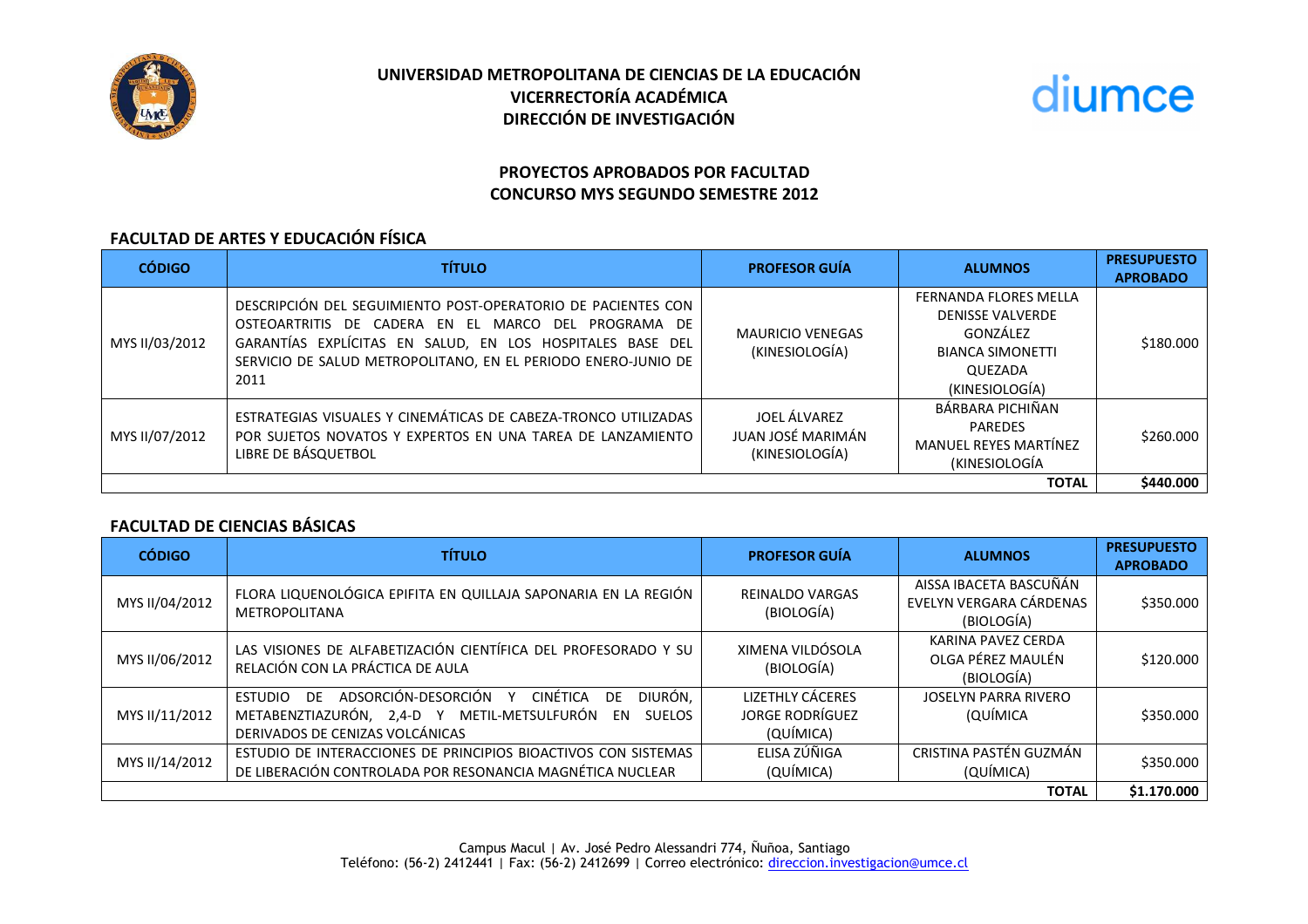

# **UNIVERSIDAD METROPOLITANA DE CIENCIAS DE LA EDUCACIÓN VICERRECTORÍA ACADÉMICA DIRECCIÓN DE INVESTIGACIÓN**



# **FACULTAD DE FILOSOFÍA Y EDUCACIÓN**

| <b>CÓDIGO</b>  | <b>TÍTULO</b>                                                                                                                                                                                                                                 | <b>PROFESOR GUÍA</b>                   | <b>ALUMNOS</b>                                                                                                                                                                                                                                                  | <b>PRESUPUESTO</b><br><b>APROBADO</b> |
|----------------|-----------------------------------------------------------------------------------------------------------------------------------------------------------------------------------------------------------------------------------------------|----------------------------------------|-----------------------------------------------------------------------------------------------------------------------------------------------------------------------------------------------------------------------------------------------------------------|---------------------------------------|
| MYS II/09/2012 | ESTUDIO DESCRIPTIVO DEL DESARROLLO DE LA LENGUA DE SEÑAS<br>CHILENA EN NIÑOS ENTRE CUARTO NIVEL PREBÁSICO Y PRIMERO BÁSICO<br>QUE CURSAN UNA ESCUELA CON ENFOQUE BILINGÜE BICULTURAL                                                          | XIMENA ACUÑA<br>(ED. DIFERENCIAL)      | ZLATISCA GÁLVEZ CUEVAS<br>NICOLE GONZÁLEZ TORO<br>NATALIA ORTIZ NAVARRETE<br>JAVIERA RAMOS GONZÁLEZ<br>(ED. DIFERENCIAL)                                                                                                                                        | \$156.000                             |
| MYS II/10/2012 | MÓDULO APRENDER A APRENDER EN LA UNIVERSIDAD. PERCEPCIÓN DE<br>LOS ESTUDIANTES DE LAS MENCIONES DE MATEMÁTICA Y CIENCIAS<br>NATURALES, TRAS SU IMPLEMENTACIÓN DURANTE EL AÑO 2010 EN LA<br>CARRERA DE EDUCACIÓN BÁSICA DE LA UMCE.            | <b>MARIO ALFARO</b><br>(ED. BÁSICA)    | PATRICIA ALFARO MORA<br><b>CECILIA ARRATIA</b><br>VALENZUELA<br><b>ELIZABETH HUENUPE</b><br><b>CANDIA</b><br>M. FERNANDA MIRANDA<br><b>CERNA</b><br>DENISSE TORO VÁSQUEZ<br><b>TANYA VERGARA</b><br>VALENZUELA<br><b>GUILLERMO VARGAS SALAS</b><br>(ED. BÁSICA) | \$186.000                             |
| MYS II/13/2012 | COMPARACIÓN DE LOS NIVELES DE DESEMPEÑO EN COMPRENSIÓN DE<br>TEXTOS, EN ESTUDIANTES CON CEGUERA, QUE CURSAN QUINTO Y SEXTO<br>AÑO BÁSICO, A TRAVÉS DE LA MODALIDAD AUDITIVA DEL SISTEMA JAWS<br>Y EL SISTEMA DE LECTOESCRITURA TÁCTIL BRAILLE | ROSA EUGENIA PEÑA<br>(ED. DIFERENCIAL) | <b>VALERIA ARIAS PEREIRA</b><br><b>XIMENA FIGUEROA</b><br>ZAMORANO<br><b>VALERIA ROJAS CISTERNAS</b><br>M. TERESA VARGAS SALINAS<br>NICOLE VELÁSQUEZ V.<br>(ED. DIFERENCIAL)                                                                                    | \$250.000                             |
| <b>TOTAL</b>   |                                                                                                                                                                                                                                               |                                        |                                                                                                                                                                                                                                                                 | \$592.000                             |